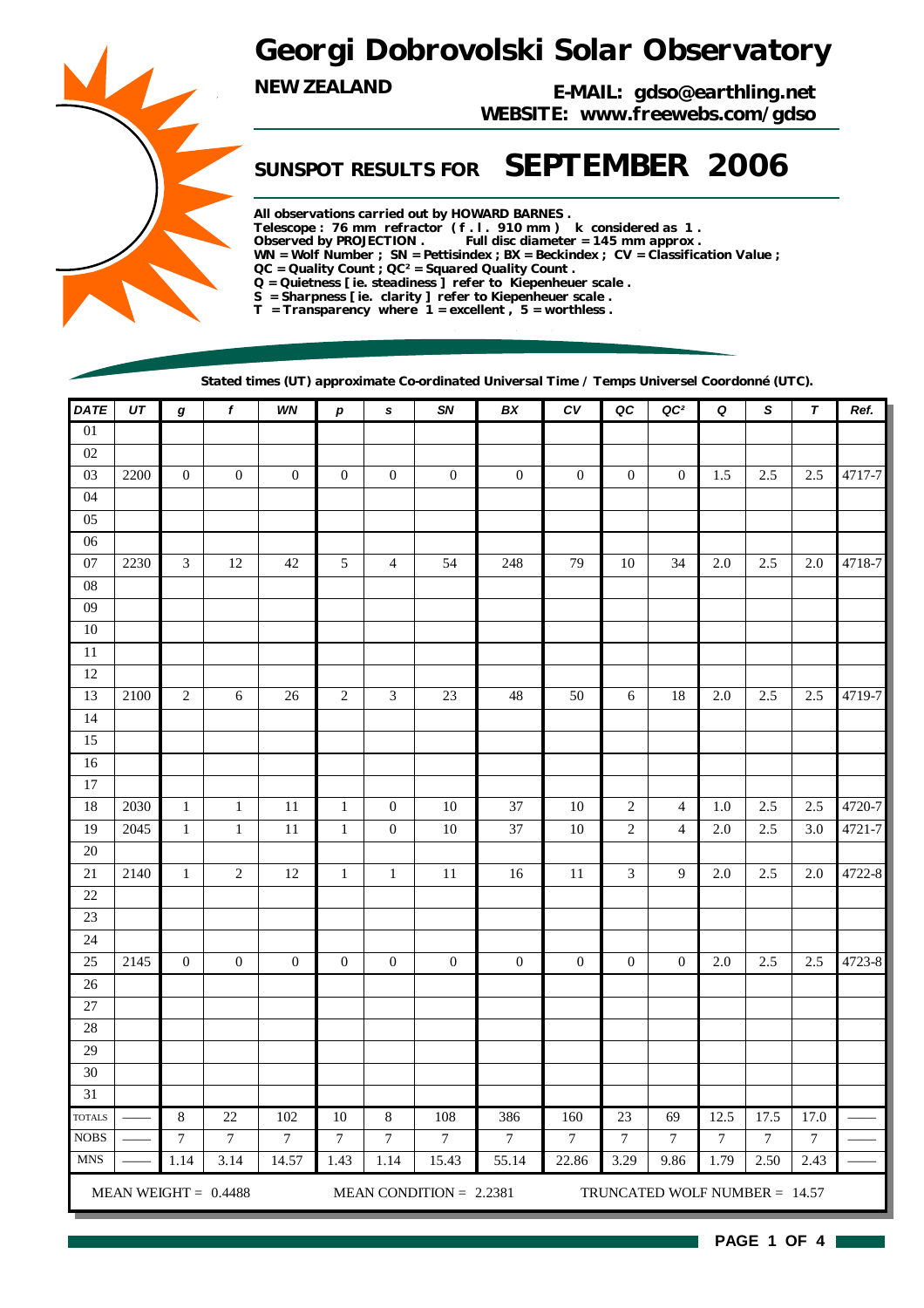## *Georgi Dobrovolski Solar Observatory*

*SUNSPOT DISTRIBUTION & INTER-SOL INDICES FOR*

## *SEPTEMBER 2006*

*All observations carried out by HOWARD BARNES .*

*Telescope : 76 mm refractor ( f . l . 910 mm ) .*

*Observed by PROJECTION . Full disc diameter = 145 mm approx . IS = Inter-Sol Index .*

*gr = number of multi-spot groups .*

*grfp = number of umbræ within penumbræ within the groups (gr) .*

*grf = number of non-penumbral spots within the groups (gr) .*

*efp = number of single penumbral spots .*

*ef = number of single non-penumbral spots .*

*Q = Quietness [ ie. steadiness ] refer to Kiepenheuer scale .*

*S = Sharpness [ ie. clarity ] refer to Kiepenheuer scale . T = Transparency where 1 = excellent , 5 = worthless .*

| <b>DATE</b>     | $\overline{UT}$ | IS               | gr               | grfp                        | $grf$            | $\operatorname{\sf efp}$ | ef               | $\overline{\mathbf{Q}}$ | $\overline{s}$   | $\overline{\tau}$ | Ref.   |
|-----------------|-----------------|------------------|------------------|-----------------------------|------------------|--------------------------|------------------|-------------------------|------------------|-------------------|--------|
| $\overline{01}$ |                 |                  |                  |                             |                  |                          |                  |                         |                  |                   |        |
| 02              |                 |                  |                  |                             |                  |                          |                  |                         |                  |                   |        |
| 03              | 2200            | $\boldsymbol{0}$ | $\boldsymbol{0}$ | $\boldsymbol{0}$            | $\boldsymbol{0}$ | $\boldsymbol{0}$         | $\boldsymbol{0}$ | 1.5                     | 2.5              | 2.5               | 4717-7 |
| 04              |                 |                  |                  |                             |                  |                          |                  |                         |                  |                   |        |
| 05              |                 |                  |                  |                             |                  |                          |                  |                         |                  |                   |        |
| 06              |                 |                  |                  |                             |                  |                          |                  |                         |                  |                   |        |
| 07              | 2230            | 15               | $\sqrt{3}$       | $\,8\,$                     | $\overline{4}$   | $\boldsymbol{0}$         | $\boldsymbol{0}$ | $2.0\,$                 | $2.5\,$          | $2.0\,$           | 4718-7 |
| 08              |                 |                  |                  |                             |                  |                          |                  |                         |                  |                   |        |
| 09              |                 |                  |                  |                             |                  |                          |                  |                         |                  |                   |        |
| $10\,$          |                 |                  |                  |                             |                  |                          |                  |                         |                  |                   |        |
| $\overline{11}$ |                 |                  |                  |                             |                  |                          |                  |                         |                  |                   |        |
| 12              |                 |                  |                  |                             |                  |                          |                  |                         |                  |                   |        |
| 13              | 2100            | $\,8\,$          | $\sqrt{2}$       | $\ensuremath{\mathfrak{Z}}$ | $\mathfrak{Z}$   | $\boldsymbol{0}$         | $\boldsymbol{0}$ | $2.0\,$                 | $2.5\,$          | 2.5               | 4719-7 |
| $\overline{14}$ |                 |                  |                  |                             |                  |                          |                  |                         |                  |                   |        |
| 15              |                 |                  |                  |                             |                  |                          |                  |                         |                  |                   |        |
| 16              |                 |                  |                  |                             |                  |                          |                  |                         |                  |                   |        |
| $\overline{17}$ |                 |                  |                  |                             |                  |                          |                  |                         |                  |                   |        |
| 18              | 2030            | $\mathbf{1}$     | $\boldsymbol{0}$ | $\boldsymbol{0}$            | $\boldsymbol{0}$ | $\mathbf{1}$             | $\boldsymbol{0}$ | $1.0\,$                 | 2.5              | 2.5               | 4720-7 |
| 19              | 2045            | $\,1\,$          | $\boldsymbol{0}$ | $\boldsymbol{0}$            | $\boldsymbol{0}$ | $\,1\,$                  | $\boldsymbol{0}$ | $2.0\,$                 | 2.5              | 3.0               | 4721-7 |
| 20              |                 |                  |                  |                             |                  |                          |                  |                         |                  |                   |        |
| $21\,$          | 2140            | $\mathfrak{Z}$   | $\,1\,$          | $\,1\,$                     | $\,1\,$          | $\boldsymbol{0}$         | $\boldsymbol{0}$ | $2.0\,$                 | 2.5              | $2.0\,$           | 4722-8 |
| 22              |                 |                  |                  |                             |                  |                          |                  |                         |                  |                   |        |
| $\overline{23}$ |                 |                  |                  |                             |                  |                          |                  |                         |                  |                   |        |
| 24              |                 |                  |                  |                             |                  |                          |                  |                         |                  |                   |        |
| 25              | 2145            | $\boldsymbol{0}$ | $\boldsymbol{0}$ | $\boldsymbol{0}$            | $\boldsymbol{0}$ | $\boldsymbol{0}$         | $\boldsymbol{0}$ | $2.0\,$                 | 2.5              | $2.5\,$           | 4723-8 |
| $\overline{26}$ |                 |                  |                  |                             |                  |                          |                  |                         |                  |                   |        |
| 27              |                 |                  |                  |                             |                  |                          |                  |                         |                  |                   |        |
| 28              |                 |                  |                  |                             |                  |                          |                  |                         |                  |                   |        |
| 29              |                 |                  |                  |                             |                  |                          |                  |                         |                  |                   |        |
| 30              |                 |                  |                  |                             |                  |                          |                  |                         |                  |                   |        |
| $\overline{31}$ |                 |                  |                  |                             |                  |                          |                  |                         |                  |                   |        |
| <b>TOTALS</b>   |                 | 28               | $\sqrt{6}$       | $\overline{12}$             | $\sqrt{8}$       | $\overline{2}$           | $\boldsymbol{0}$ | 12.5                    | 17.5             | 17.0              |        |
| $\rm{NOBS}$     |                 | $\boldsymbol{7}$ | $\overline{7}$   | $\boldsymbol{7}$            | $\boldsymbol{7}$ | $\boldsymbol{7}$         | $\boldsymbol{7}$ | $\boldsymbol{7}$        | $\boldsymbol{7}$ | $\boldsymbol{7}$  |        |
| <b>MNS</b>      |                 | 4.00             | 0.86             | 1.71                        | 1.14             | 0.29                     | 0.00             | 1.79                    | 2.50             | 2.43              |        |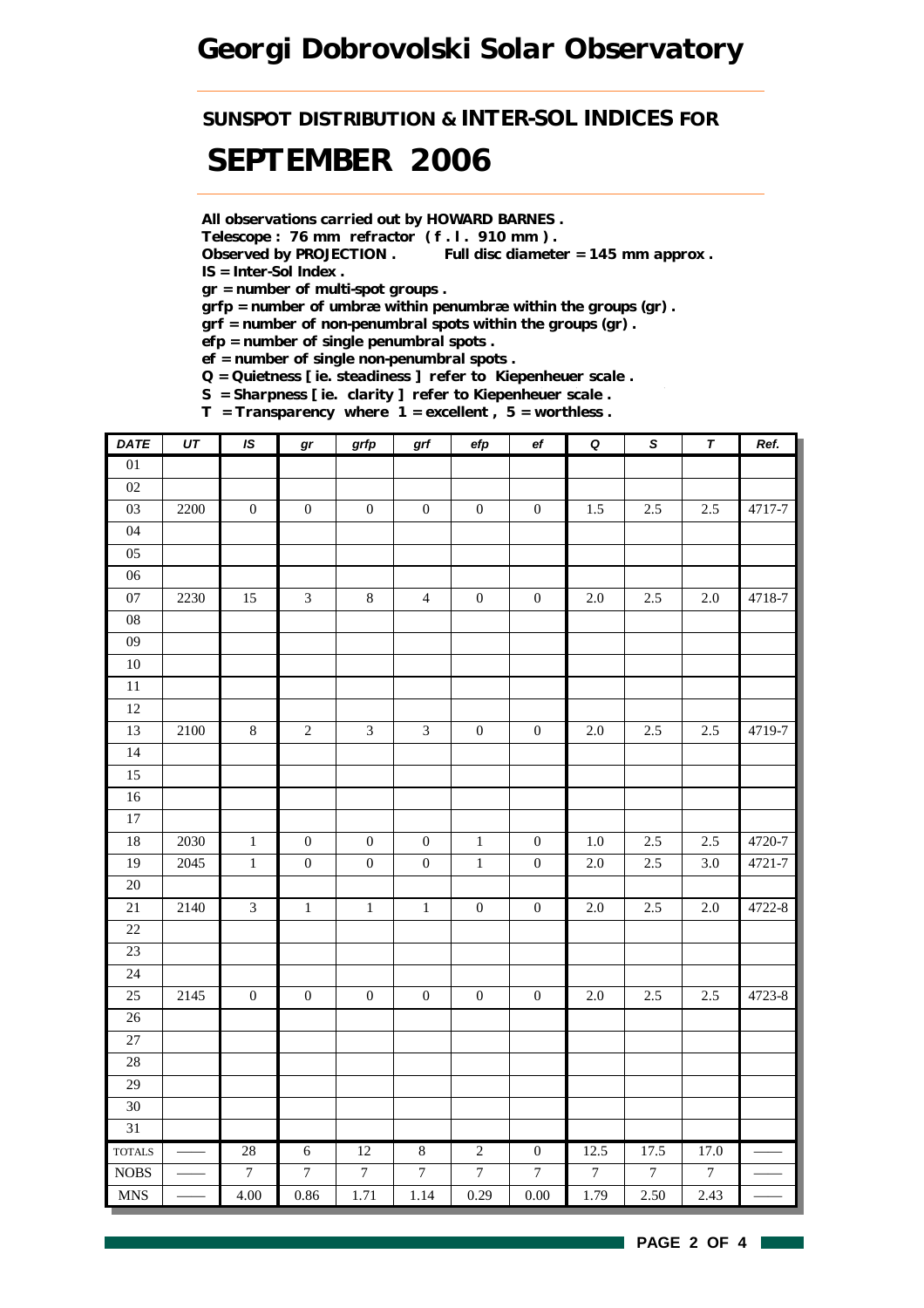### *SUNSPOT CENSUS BY CLASSIFICATION FOR*

# *SEPTEMBER 2006*

*All observations carried out by HOWARD BARNES . Telescope : 76 mm refractor ( f . l . 910 mm ) . Full disc diameter = 145 mm approx . IF 2 OR MORE REGIONS ARE OF THE SAME CLASSIFICATION , THEN SUNSPOT COUNTS ARE SEPARATED BY SOLIDI ( / ) .*

| DATE          | UT   |                  | $\boldsymbol{A}$ |                  | В                | $\boldsymbol{c}$<br>D<br>Е |                           |                  |                                         | $\pmb{\digamma}$<br>G |                  |                  |                                           | $H_{\rm}$        |                  | J                |                  |                |                  |
|---------------|------|------------------|------------------|------------------|------------------|----------------------------|---------------------------|------------------|-----------------------------------------|-----------------------|------------------|------------------|-------------------------------------------|------------------|------------------|------------------|------------------|----------------|------------------|
|               |      | g                | $\mathbf{f}$     | $\bm{g}$         | $\boldsymbol{f}$ | g                          | $\mathbf f$               | $\bm{g}$         | $\boldsymbol{f}$                        | $\boldsymbol{g}$      | f                | $\boldsymbol{g}$ | $\pmb{f}$                                 | $\boldsymbol{g}$ | $\mathbf{f}$     | g                | $\mathbf{f}$     | g              | $\boldsymbol{f}$ |
| 01            |      |                  |                  |                  |                  |                            |                           |                  |                                         |                       |                  |                  |                                           |                  |                  |                  |                  |                |                  |
| 02            |      |                  |                  |                  |                  |                            |                           |                  |                                         |                       |                  |                  |                                           |                  |                  |                  |                  |                |                  |
| 03            | 2200 | $\overline{0}$   | $\overline{0}$   | $\boldsymbol{0}$ | $\overline{0}$   | $\overline{0}$             | $\overline{0}$            | $\overline{0}$   | $\mathbf{0}$                            | $\overline{0}$        | $\mathbf{0}$     | $\mathbf{0}$     | $\boldsymbol{0}$                          | $\mathbf{0}$     | $\mathbf{0}$     | $\mathbf{0}$     | $\overline{0}$   | $\mathbf{0}$   | $\boldsymbol{0}$ |
| 04            |      |                  |                  |                  |                  |                            |                           |                  |                                         |                       |                  |                  |                                           |                  |                  |                  |                  |                |                  |
| 05            |      |                  |                  |                  |                  |                            |                           |                  |                                         |                       |                  |                  |                                           |                  |                  |                  |                  |                |                  |
| 06            |      |                  |                  |                  |                  |                            |                           |                  |                                         |                       |                  |                  |                                           |                  |                  |                  |                  |                |                  |
| 07            | 2230 | $\overline{0}$   | $\overline{0}$   | $\boldsymbol{0}$ | $\overline{0}$   | $\mathbf{1}$               | $\overline{2}$            | $\mathbf{1}$     | 8                                       | $\boldsymbol{0}$      | $\boldsymbol{0}$ | $\mathbf{0}$     | $\boldsymbol{0}$                          | $\mathbf{0}$     | $\mathbf{0}$     | $\mathbf{1}$     | $\overline{2}$   | $\mathbf{0}$   | $\boldsymbol{0}$ |
| $08\,$        |      |                  |                  |                  |                  |                            |                           |                  |                                         |                       |                  |                  |                                           |                  |                  |                  |                  |                |                  |
| 09            |      |                  |                  |                  |                  |                            |                           |                  |                                         |                       |                  |                  |                                           |                  |                  |                  |                  |                |                  |
| 10            |      |                  |                  |                  |                  |                            |                           |                  |                                         |                       |                  |                  |                                           |                  |                  |                  |                  |                |                  |
| 11            |      |                  |                  |                  |                  |                            |                           |                  |                                         |                       |                  |                  |                                           |                  |                  |                  |                  |                |                  |
| 12            |      |                  |                  |                  |                  |                            |                           |                  |                                         |                       |                  |                  |                                           |                  |                  |                  |                  |                |                  |
| 13            | 2100 | $\mathbf{0}$     | $\mathbf{0}$     | $\mathbf{0}$     | $\overline{0}$   | $\overline{2}$             | 2/4                       | $\boldsymbol{0}$ | $\overline{0}$                          | $\mathbf{0}$          | $\boldsymbol{0}$ | $\mathbf{0}$     | $\mathbf{0}$                              | $\boldsymbol{0}$ | $\mathbf{0}$     | $\boldsymbol{0}$ | $\mathbf{0}$     | $\mathbf{0}$   | $\boldsymbol{0}$ |
| 14            |      |                  |                  |                  |                  |                            |                           |                  |                                         |                       |                  |                  |                                           |                  |                  |                  |                  |                |                  |
| 15            |      |                  |                  |                  |                  |                            |                           |                  |                                         |                       |                  |                  |                                           |                  |                  |                  |                  |                |                  |
| 16            |      |                  |                  |                  |                  |                            |                           |                  |                                         |                       |                  |                  |                                           |                  |                  |                  |                  |                |                  |
| 17            |      |                  |                  |                  |                  |                            |                           |                  |                                         |                       |                  |                  |                                           |                  |                  |                  |                  |                |                  |
| 18            | 2030 | $\overline{0}$   | $\boldsymbol{0}$ | $\boldsymbol{0}$ | $\overline{0}$   | $\overline{0}$             | $\boldsymbol{0}$          | $\overline{0}$   | $\overline{0}$                          | $\boldsymbol{0}$      | $\boldsymbol{0}$ | $\mathbf{0}$     | $\boldsymbol{0}$                          | $\mathbf{0}$     | $\overline{0}$   | $\boldsymbol{0}$ | $\boldsymbol{0}$ | $\mathbf{1}$   | $\mathbf{1}$     |
| 19            | 2045 | $\overline{0}$   | $\boldsymbol{0}$ | $\mathbf{0}$     | $\boldsymbol{0}$ | $\mathbf{0}$               | $\boldsymbol{0}$          | $\boldsymbol{0}$ | $\boldsymbol{0}$                        | $\mathbf{0}$          | $\boldsymbol{0}$ | $\overline{0}$   | $\boldsymbol{0}$                          | $\mathbf{0}$     | $\mathbf{0}$     | $\overline{0}$   | $\boldsymbol{0}$ | $\mathbf{1}$   | $\mathbf{1}$     |
| 20            |      |                  |                  |                  |                  |                            |                           |                  |                                         |                       |                  |                  |                                           |                  |                  |                  |                  |                |                  |
| 21            | 2140 | $\overline{0}$   | $\mathbf{0}$     | $\mathbf{0}$     | $\mathbf{0}$     | $\mathbf{1}$               | $\overline{2}$            | $\overline{0}$   | $\boldsymbol{0}$                        | $\mathbf{0}$          | $\boldsymbol{0}$ | $\boldsymbol{0}$ | $\boldsymbol{0}$                          | $\mathbf{0}$     | $\mathbf{0}$     | $\overline{0}$   | $\boldsymbol{0}$ | $\mathbf{0}$   | $\boldsymbol{0}$ |
| 22            |      |                  |                  |                  |                  |                            |                           |                  |                                         |                       |                  |                  |                                           |                  |                  |                  |                  |                |                  |
| 23            |      |                  |                  |                  |                  |                            |                           |                  |                                         |                       |                  |                  |                                           |                  |                  |                  |                  |                |                  |
| 24            |      |                  |                  |                  |                  |                            |                           |                  |                                         |                       |                  |                  |                                           |                  |                  |                  |                  |                |                  |
| 25            | 2145 | $\boldsymbol{0}$ | $\mathbf{0}$     | $\mathbf{0}$     | $\mathbf{0}$     | $\boldsymbol{0}$           | $\mathbf{0}$              | $\boldsymbol{0}$ | $\mathbf{0}$                            | $\mathbf{0}$          | $\mathbf{0}$     | $\boldsymbol{0}$ | $\boldsymbol{0}$                          | $\boldsymbol{0}$ | $\mathbf{0}$     | $\boldsymbol{0}$ | $\boldsymbol{0}$ | $\mathbf{0}$   | $\boldsymbol{0}$ |
| 26            |      |                  |                  |                  |                  |                            |                           |                  |                                         |                       |                  |                  |                                           |                  |                  |                  |                  |                |                  |
| 27            |      |                  |                  |                  |                  |                            |                           |                  |                                         |                       |                  |                  |                                           |                  |                  |                  |                  |                |                  |
| 28            |      |                  |                  |                  |                  |                            |                           |                  |                                         |                       |                  |                  |                                           |                  |                  |                  |                  |                |                  |
| 29            |      |                  |                  |                  |                  |                            |                           |                  |                                         |                       |                  |                  |                                           |                  |                  |                  |                  |                |                  |
| $30\,$        |      |                  |                  |                  |                  |                            |                           |                  |                                         |                       |                  |                  |                                           |                  |                  |                  |                  |                |                  |
| 31            |      |                  |                  |                  |                  |                            |                           |                  |                                         |                       |                  |                  |                                           |                  |                  |                  |                  |                |                  |
| <b>TOTALS</b> |      | $\boldsymbol{0}$ | $\boldsymbol{0}$ | $\boldsymbol{0}$ | $\boldsymbol{0}$ | $\overline{4}$             | $10\,$                    | $\mathbf{1}$     | $\,$ 8 $\,$                             | $\boldsymbol{0}$      | $\boldsymbol{0}$ | $\boldsymbol{0}$ | $\boldsymbol{0}$                          | $\boldsymbol{0}$ | $\boldsymbol{0}$ |                  | $\overline{c}$   | $\overline{2}$ | $\sqrt{2}$       |
|               |      |                  |                  |                  |                  |                            |                           |                  | REGIONAL PERCENTAGES                    |                       |                  |                  |                                           |                  |                  |                  |                  |                |                  |
| $\mathbf A$   |      |                  | $\, {\bf B}$     |                  | ${\bf C}$        |                            | $\label{eq:1} \mathbf{D}$ |                  | ${\bf E}$                               |                       | $\mathbf F$      | ${\bf G}$        | $\, {\rm H}$                              |                  |                  | $\bf J$          |                  |                | $\Sigma$ g       |
|               |      |                  |                  |                  |                  |                            |                           |                  |                                         |                       |                  |                  |                                           |                  |                  |                  |                  |                |                  |
| $0.0\,$       |      |                  | $0.0\,$          |                  | $50.0\,$         |                            | 12.5                      |                  | $0.0\,$                                 |                       | $0.0\,$          | $0.0\,$          | 12.5                                      |                  |                  | $25.0\,$         |                  |                | $\,8\,$          |
|               |      |                  |                  |                  | $NOBS = 7$       |                            |                           |                  | $\overline{p}/g$ mean = 1.1333          |                       |                  |                  | $\overline{f}/\overline{g}$ mean = 2.2000 |                  |                  |                  |                  |                |                  |
|               |      |                  |                  |                  |                  |                            |                           |                  | $\frac{1}{p}$ / g mean = 1.2500         |                       |                  |                  | $f / g$ mean = 2.7500                     |                  |                  |                  |                  |                |                  |
|               |      |                  |                  |                  |                  |                            |                           |                  | GROUP COMPLEXITY INDEX $(GCI) = 4.0000$ |                       |                  |                  |                                           |                  |                  |                  |                  |                |                  |
|               |      |                  |                  |                  |                  |                            |                           |                  |                                         |                       |                  |                  |                                           |                  |                  |                  |                  |                |                  |

H

 $\sim$